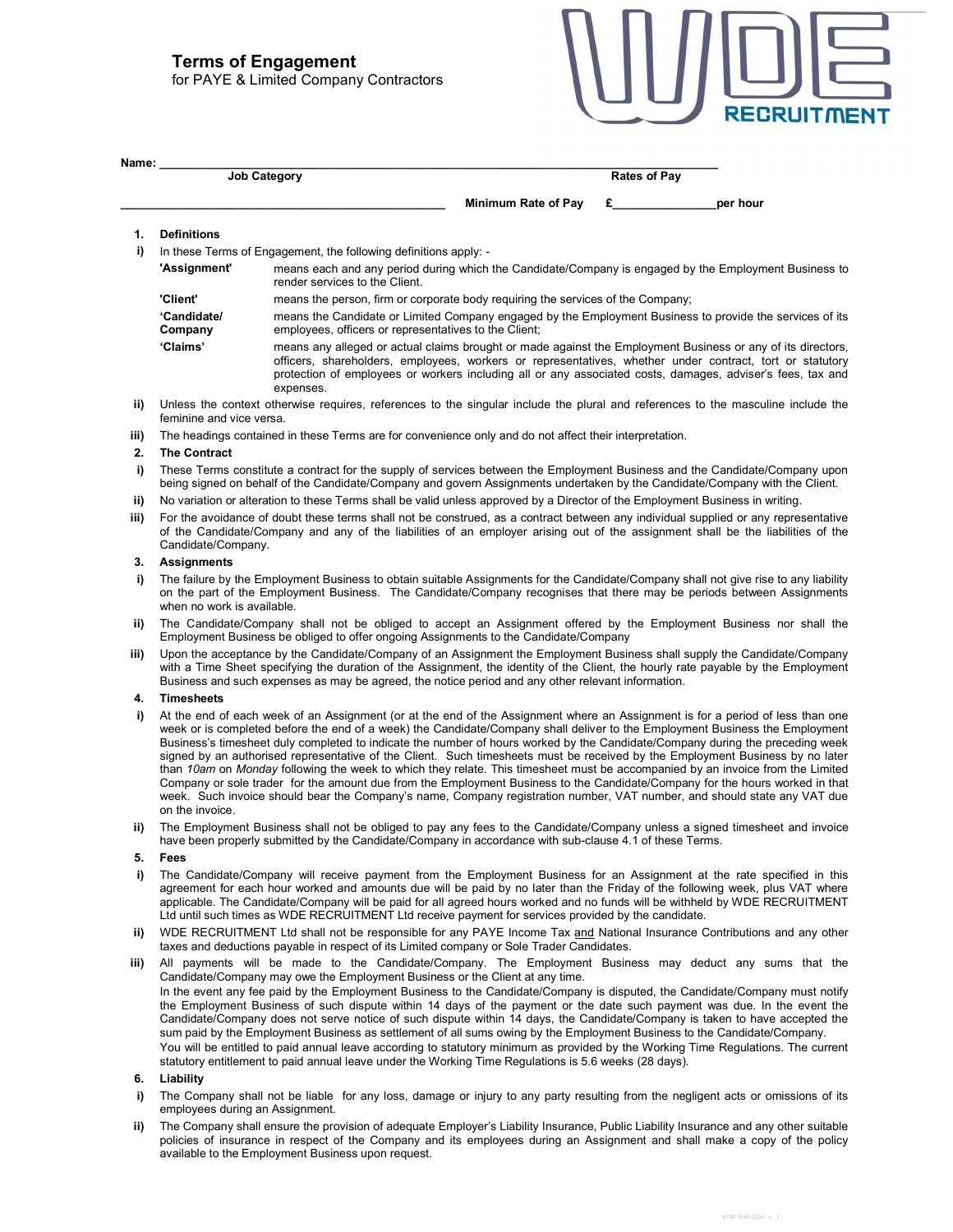iii) The Candidate/Company shall indemnify the Employment Business and keep it indemnified at all times in respect of any Claims made by the Candidate/Company and/or any of its directors, officers, shareholders, employees, workers or representatives including, but not limited to, the Company's signatory to this Agreement.

## 7. Candidate/Company's obligations

- i) The Company agrees on its own part and on behalf of its employees as follows:
	- a) Not to engage in any conduct detrimental to the interests of the Employment Business or the Client which includes any conduct tending to bring the Employment Business or the Client into disrepute or which results or may result, in the reasonable opinion of the Employment Business, in the loss of custom or business from either the Client or the Employment Business.
	- b) To be present during the times or for the total number of hours during each day and/or week of the Assignment as may be agreed with the Employment Business or the Client.
	- c) To take all reasonable steps to safeguard its own safety and the safety of any other person who may be affected by its actions on the Assignment.
	- d) To comply with all statutory obligations and codes of practice to which the Company is subject in respect of its employees, workers or consultants including, but not limited to, the Working Time Regulations 1998 as amended.
	- e) To comply with any rules or obligations in force at the premises where services are performed during Assignments to the extent that they are reasonably applicable.
	- f) To co-operate with the Client's staff and accept the direction of any person in the Client's organisation to whom it is required to report and comply with all reasonable and lawful instructions within the scope of the Assignment made by the Client.
	- g) To furnish the Employment Business with any progress reports as may be requested from time to time.
	- h) The Company's obligations to provide the services pursuant to these Terms shall be performed by such suitably qualified members of the Company's employees as the Company may consider appropriate and the Company shall be entitled to substitute any such employee at any time, provided that such substitution is agreed in advance in writing with the Employment Business.
	- i) To notify the Employment Business forthwith in writing if it should become insolvent, dissolved or subject to a winding up petition.
	- j) Subject to agreement in writing with the Employment Business, the Candidate/Company may also substitute its own performance of the services, whether by the assignment or sub-contracting of the services, providing that the Candidate/Company, the Employment Business and the relevant Client are reasonably satisfied that the substitute, assignee or sub-contractor has the necessary skills, qualifications or resources and personnel to provide the said service to the required standard and the terms of any such assignment or sub-contract are such as to enable each party to perform and comply with its obligations under this Agreement.
	- k) To comply with all the requirements of VAT legislation and the Companies Act 2006.
	- l) To provide services to the Client will all due care, skill and ability.
	- m) n) To comply with the Employment Businesses and/or the Client's equal opportunity policies, health and safety, no smoking, dress code, bribery act, substance misuse, anti-harassment and any other policy drawn to the attention of the Candidate/Company or of which the Candidate/Company ought reasonably to have been aware. The Candidate/Company will, on request, certify in writing to the Employment Business or the Client that the Candidate/Company has complied with all such policies.
	- o) To indemnify and keep indemnified the Employment Business or the Client (as appropriate) of the Candidate/Company's breach of this agreement, including, but not limited to, in respect of any Claims.
	- p) To promptly return at the end of any Assignment any property belonging to any Client or the Employment Business. To consent to the Employment Business and the Client holding and processing the data, including sensitive personal data, in connection with the provision of the services by the Company to the Client.

## 8. Acknowledgement

i) The Candidate/Company acknowledges that all copyright, trademarks, patents and other intellectual property rights deriving from services carried out by the Candidate/Company and its employees for the Client during the Assignment shall belong to the Client or Employment Business as relevant.

## 9. Computer Equipment Warranty

i) The Candidate/Company shall ensure that any computer equipment and associated software, which it provides to its employees for the purpose of providing the services, contains anti-virus protection with the latest released upgrade from time to time and will be Year 2000 compliant.

## 10. Confidentiality

- i) In order to protect the confidentiality and trade secrets of any Client and the Employment Business and without prejudice to every other duty to keep secret all information given to it or gained in confidence the Candidate/Company agrees on its own part and on behalf of its employees as follows:
	- a) Not at any time whether during or after an Assignment (unless expressly so authorised by the Client or the Employment Business as a necessary part of the performance of its duties) to disclose to any person or to make use of any of the trade secrets or confidential information of the Client;
	- b) To deliver up to the Client or the Employment Business (as directed) at the end of each Assignment all documents and other materials belonging to the Client (and all copies) which are in its possession including documents and other materials created by it or the employees during the course of the Assignment;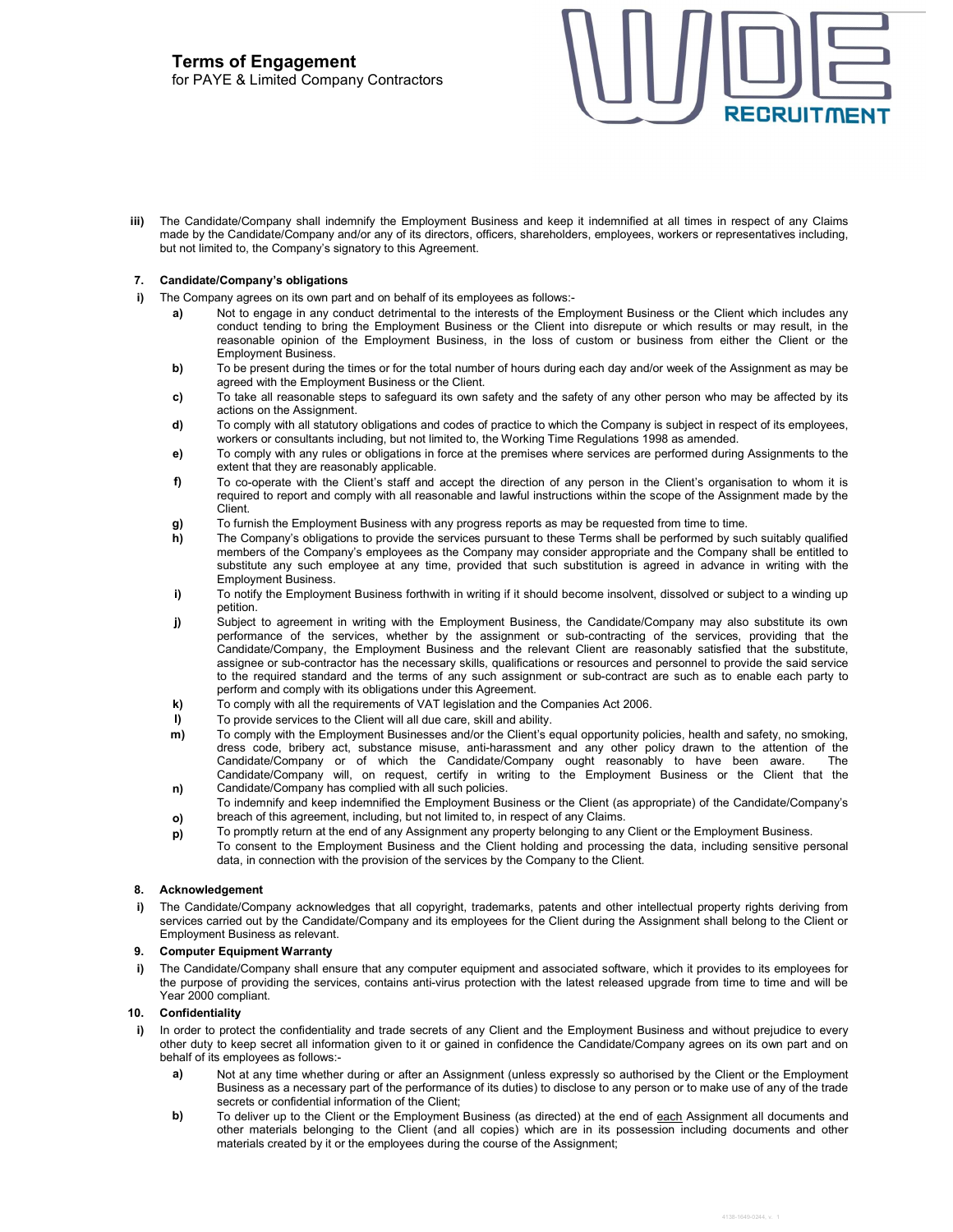for PAYE & Limited Company Contractors



c) Not at any time to make any copy, abstract, summary or précis of the whole or any part of any document or other material belonging to the Client except when required to do so in the course of its duties under an Assignment in which event any such item shall belong to the Client or the Employment Business as appropriate

#### 11. Termination

- i) An Assignment may be terminated by the Employment Business or the Candidate/Company by giving the other party, in writing, a period of notice of at least one working week.
- Notwithstanding sub-clauses 11.1 and 11.5 of this Agreement, where required by the Client, the Employment Business may without notice and without liability instruct the Candidate/Company to cease work on an Assignment at any time, where:
	- a) The Candidate/Company, its employees, workers, consultants or subcontractors have acted in breach of the rules and regulations applicable to the Client's own staff;
	- b) the Client reasonably believes that the Candidate/Company has not observed any condition of confidentiality applicable to the Company from time to time;
	- c) The Candidate/Company or the signatory to this Agreement becomes insolvent, makes any arrangement with its creditors as an alternative to insolvency, has a county court administration order made against it/him/her, is dissolved or subject to a winding up petition;
	- d) for any reason the Candidate/Company proves unsatisfactory to the Client; or
	- e) the Candidate/Company breaches the terms of this Agreement
- iii) Failure by the Candidate/Company to give notice of termination as required in the assignment confirmation note shall constitute a breach of contract and shall entitle the Employment Business to claim damages from the Candidate/Company for any resulting loss suffered by the Employment Business.
- iv) If the Candidate/Company's employees are unable for any reason to work on an Assignment the Company should inform the Employment Business by no later than 10.00 am on the first day of absence to enable alternative arrangements to be made.
- v) The Candidate/Company acknowledges that the continuation of an Assignment is subject to and conditioned by the continuation of the contract entered into between the Employment Business and the Client. In the event that the contract between the Employment Business and the Client is terminated for any reason the Assignment shall cease with immediate effect without liability to the Candidate/Company.

#### 12. Warranties

The Candidate/Company warrants that

- i) it understands relevant obligations under the Working Time Regulations and, where relevant, the Road Transport (Working Time) Regulations, as amended and undertakes to only accept assignments which would not cause him/her to infringe those regulations;
- ii) it does not and will not at any point in time constitute a managed service company, with the meaning of Section 61B of the Income Tax (Earnings and Pensions Act 2003; and
- iii) neither the Employment Business, Client or any party related to them has promoted or facilitated the use of companies to the Candidate/Company or the signatory to this Agreement at all or in the provision of the Services.

The Candidate/Company acknowledges that the Employment Business has entered into this Agreement in reliance upon the warranties contained in this Clause 12 and will indemnify and keep indemnified the Employment Business against any breach of these warranties

## 13. Law

These Terms constitute the entire agreement between the parties, whether written or oral and are governed by the law of the country and the exclusive jurisdiction of the Courts of the country in which the Employment Business has its operational address.

I understand and agree to the above Terms of Engagement.

Sign Dated: Note of the Sign Dated: Note of the Sign Dated: Note of the Dated: Note of the Dated: Note of the Dated:

Print -